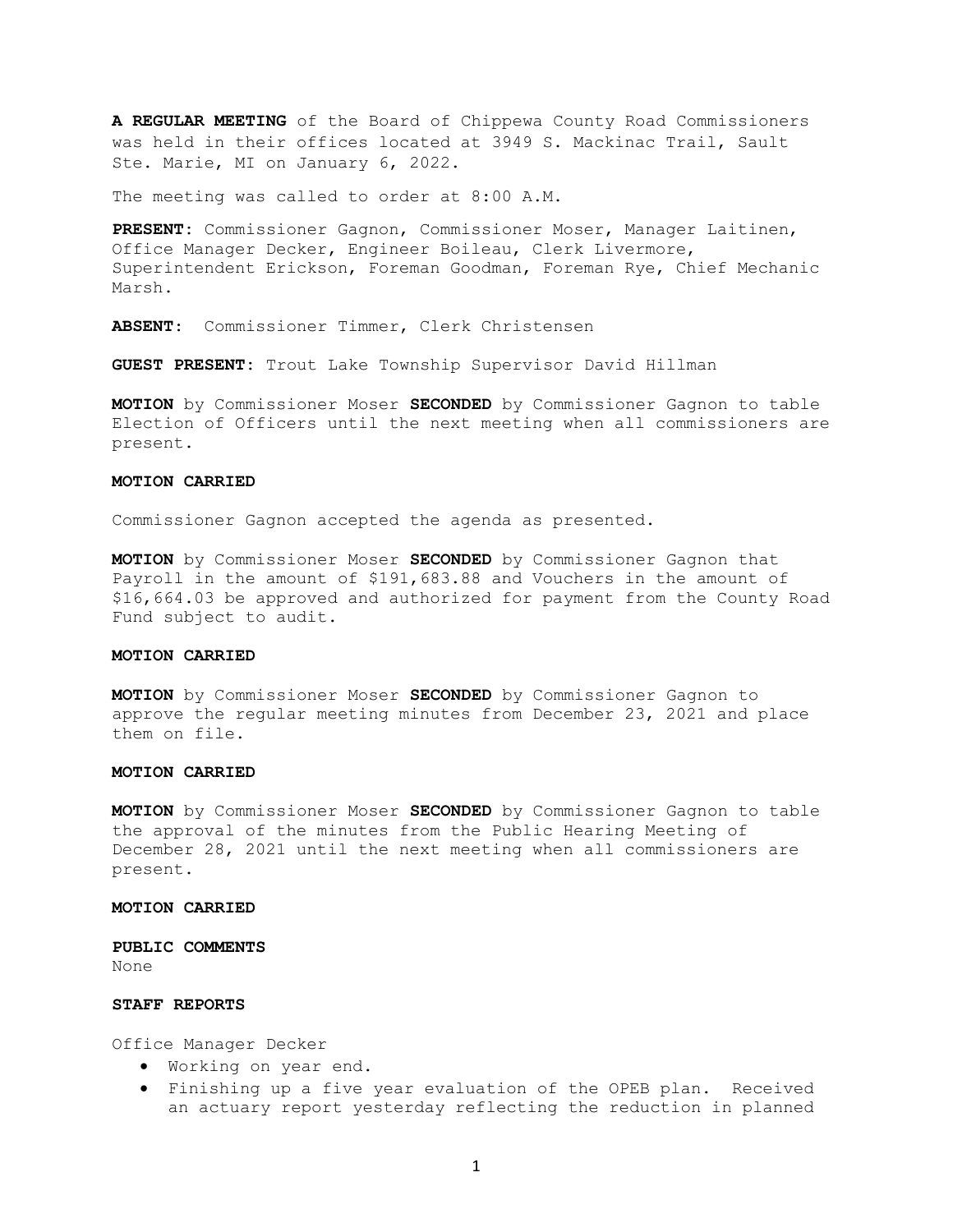funding from \$1M to \$750K. The report shows the trust to be on track and will be fully funded by 2032.

- MTF for November was conservatively estimated at \$700K. The funds being received into the account this morning are approximately \$60K short.
- The annual audit is scheduled for the 3<sup>rd</sup> week of February with an estimated closing in mid-March.

Superintendent Erickson

 Busy with winter maintenance. Everything is frozen now and the guys are doing a good job.

Foreman Goodman

• Busy.

Foreman Rye

Busy getting caught up.

Engineer Boileau

- Federal aid projects are going out to bid with planned bid openings in February for Industrial Park Drive and in March for Six Mile Road.
- Working on local paving packages.

# Clerk Christensen

No Report.

Union President Cheney

 With Brian Mills' up-coming retirement, been appointed to move up from Vice-President to President to learn before the May retirement date.

Payroll/H.R./Board Clerk Livermore

- Working on closing out payroll year end. The is to have W2s ready to distribute by the middle of January.
- Working to gather audit materials.

Chief Mechanic Marsh

• Shop is getting by. Nothing major.

# MANAGER'S REPORT

• Received the RTF statement. Tentatively working with the Mackinac County Manager on project funding. Mackinac County has plans for Borgstrom Road. Working on an agreement to allow Mackinac the use of our portion of the funds in 2022 with the understanding in 2024 the RTF for the counties will be used for Mackinac Trail.